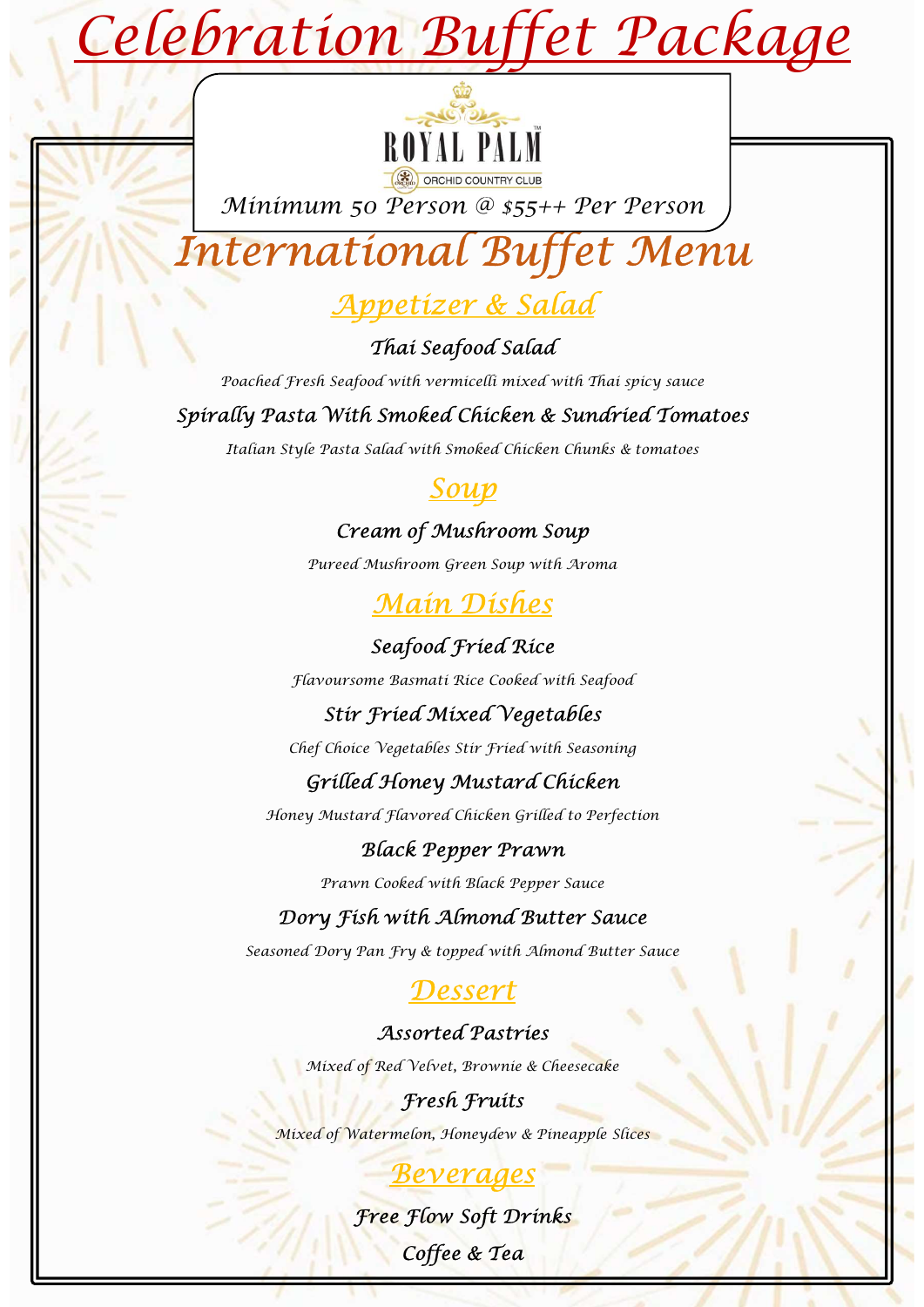# Celebration Buffet Package



Minimum 50 Person @ \$55++ Per Person

# Indian Buffet Menu Person @ \$55++ Per Person<br> **Buffet Menu**<br> **Buffet Menu**<br> **etizer & Salad**<br> **amosa with Mint Sauce**<br>
fied with savoured Potatoes & Green Peas<br> **lds & Condiments**<br> **lain Dishes<br>
Briyani Rice<br>
Briyani Rice<br>
Rice Cooked with I**

# Appetizer & Salad

# Punjabi Samosa with Mint Sauce

Crispy Indian Puff Stuffed with Savoured Potatoes & Green Peas

# Salads & Condiments

Garden Salad, Mixed Raita & Achar

# Main Dishes

Basmati Rice Cooked with Indian Spices

# Yellow Dal Tadka

Yellow Lentils Cooked In Mild Indian Spices For Flavor

# Black Pepper Chicken

Chicken Cooked with Black Pepper Sauce

# Chicken Tikka

Tandoor cooked boneless Chicken w Indian Spices

# Mutton Masala

Delicious Indian Curried Dish of Soft Tender Chunks of Meat In Spicy Onion tomato Gravy

# Chili Fish

Sautéed Dory Fish Fillet Cooked In Fresh Chili Paste

# Dessert

# Gulab Jamun

A Milk-Solid-Based Sweet

# Fresh Fruits

Mixed of Watermelon, Honeydew & Pineapple Slices

# Beverages

Free Flow Soft Drinks Coffee & Tea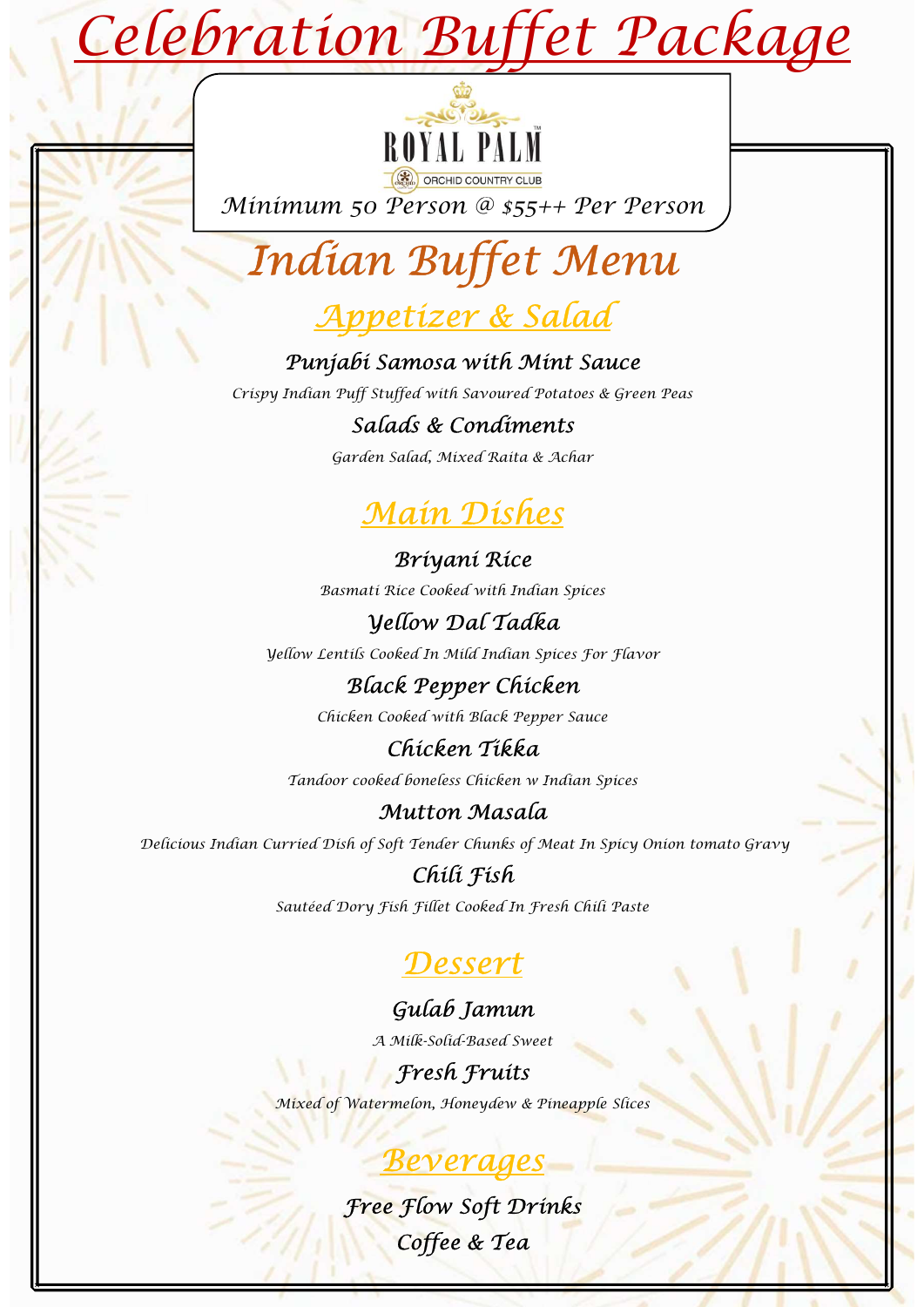# **Buffet Package**<br>
WILL PILI<br> **CONSCRIPTION**<br> **Buffet Menu**<br> **Gado Gado**<br> **Gado Gado**<br> **Gado Gado**<br> **Gado Gado**<br> **Cabbage, Potato & Fried Tempe & tofu served with Peanut sauce**<br> **Alalay Achar**<br> **Alalay Achar**<br> **Alalay Achar** Celebration Buffet Package



Minimum 50 Person @ \$55++ Per Person



# Appetizer & Salad

Indonesian Style of Blanched Boiled long beans, Cabbage, Potato & Fried Tempe & tofu served with Peanut sauce Gado Gado<br>
Frans, Cabbage, Potato & Fried Tempe & tofu served with Peanut sauce<br>
Malay Achar<br>
Malay Achar<br>
Malay Merah With local Spices<br>
Mast Minyak<br>
Wegetable Dalcha<br>
Negetable Dalcha<br>
Negetable Dalcha<br>
Ayam Masak Merah<br>

# Malay Achar

Vinegared Cuts Cucumber & Carrot mixed with local Spices

# Main Dishes

Nasi Minyak Flavoured Basmati Rice with Spices & Ghee

# Vegetable Dalcha

Slow Cooked Lentils with Vegetables

Chicken Cooked In Spicy tomato Sauce

# Beef Rendang

Slow Cooked Beef Cubes In Coconut Milk & Local Spices Indonesian Style Ren Cooked in Spicy tomato sauce<br>
Beef Rendang<br>
Ses In Cocomut Milk & Local Spices Indonesian Style<br>
Sambal Prawn<br>
Tesh Trawn Cooked In Tresh Chili Paste<br> **Ikan 3 Rasa**<br>
Ikan 3 Rasa<br>
Tesh with 36 memade Sweet, Sour & Spicy

# Sambal Prawn

Sautéed Fresh Prawn Cooked In Fresh Chili Paste

# Ikan 3 Rasa

Deep Fried Fillet of Fish with Homemade Sweet, Sour & Spicy Sauce

# Dessert

# Assorted Malay Kueh

Chef Choice Of 3 Types Malay Kueh

Black Glutinous Rice served with Coconut Milk

# Beverages

# Free Flow Soft Drinks Coffee & Tea